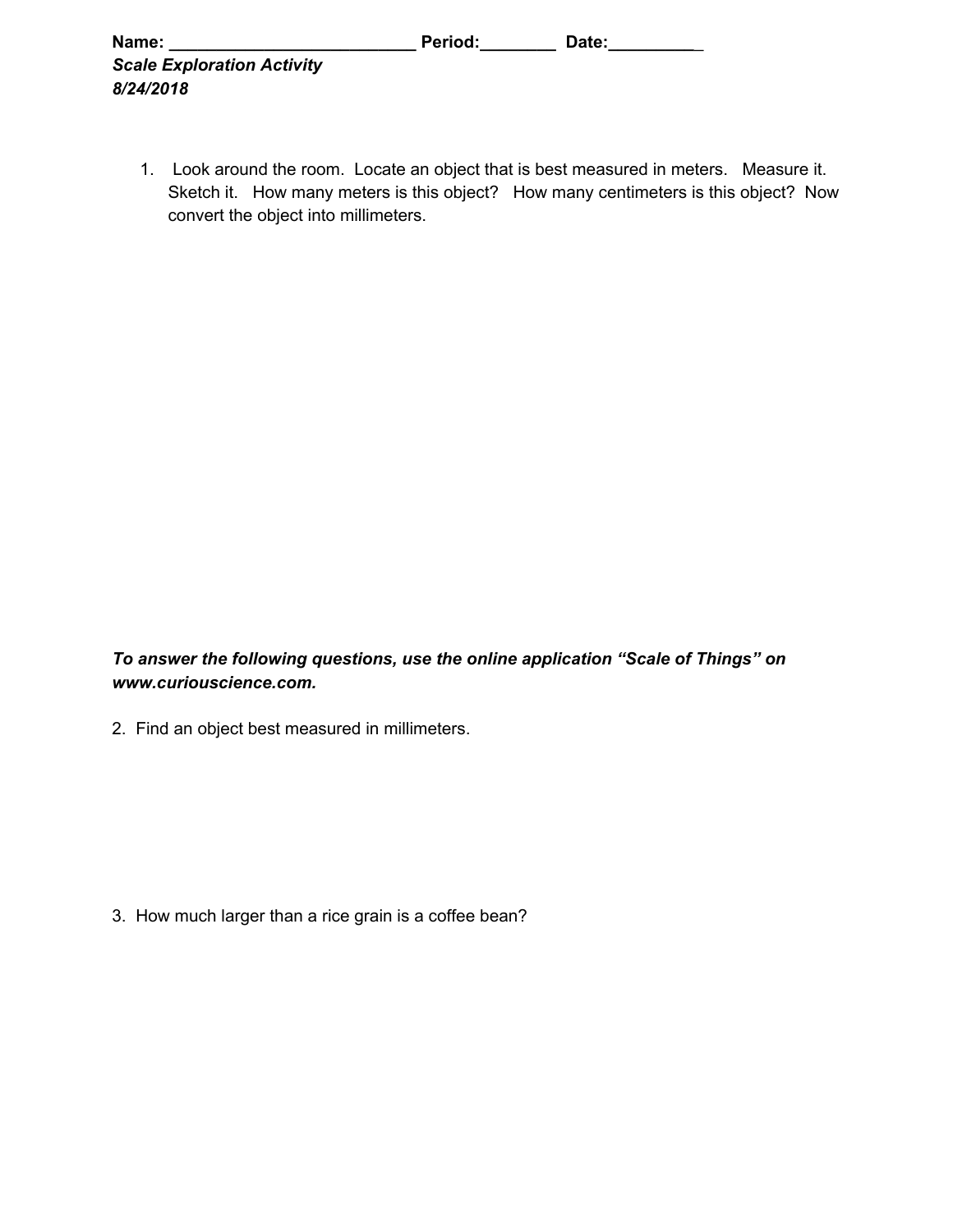| Name:                             | <b>Period:</b> | Date: |
|-----------------------------------|----------------|-------|
| <b>Scale Exploration Activity</b> |                |       |
| 8/24/2018                         |                |       |

This is silly, but go with it. How many meters long is a coffee bean in its longest dimension?

4. What is the largest cell you can find? How big is it? Convert this measurement into mm.

5. How much larger is a HUMAN EGG than a HUMAN SKIN CELL?

6. What is the smallest cell you can find? Compare the size of this cell with the cell you found in #4.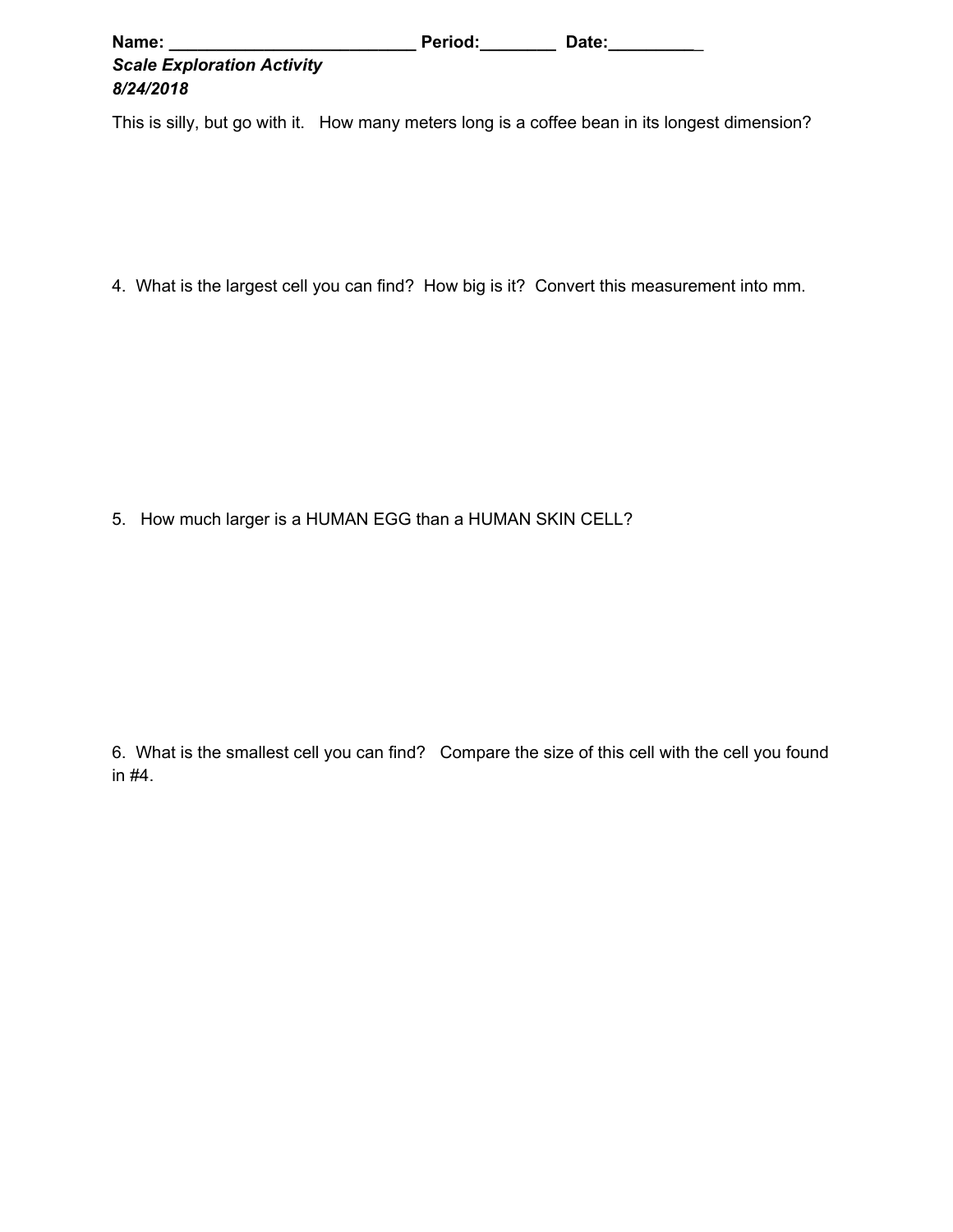| Name:                             | Period: | Date: |
|-----------------------------------|---------|-------|
| <b>Scale Exploration Activity</b> |         |       |
| 8/24/2018                         |         |       |

7. List 3 different viruses and their sizes. What is the most appropriate unit of measurement for a virus? How much smaller than a meter is this size unit?

8. Make a table of molecules and their respective sizes.

9. If a red blood cell is 8 micrometers in diameter, theoretically how many haemoglobin molecules can fit inside of it?